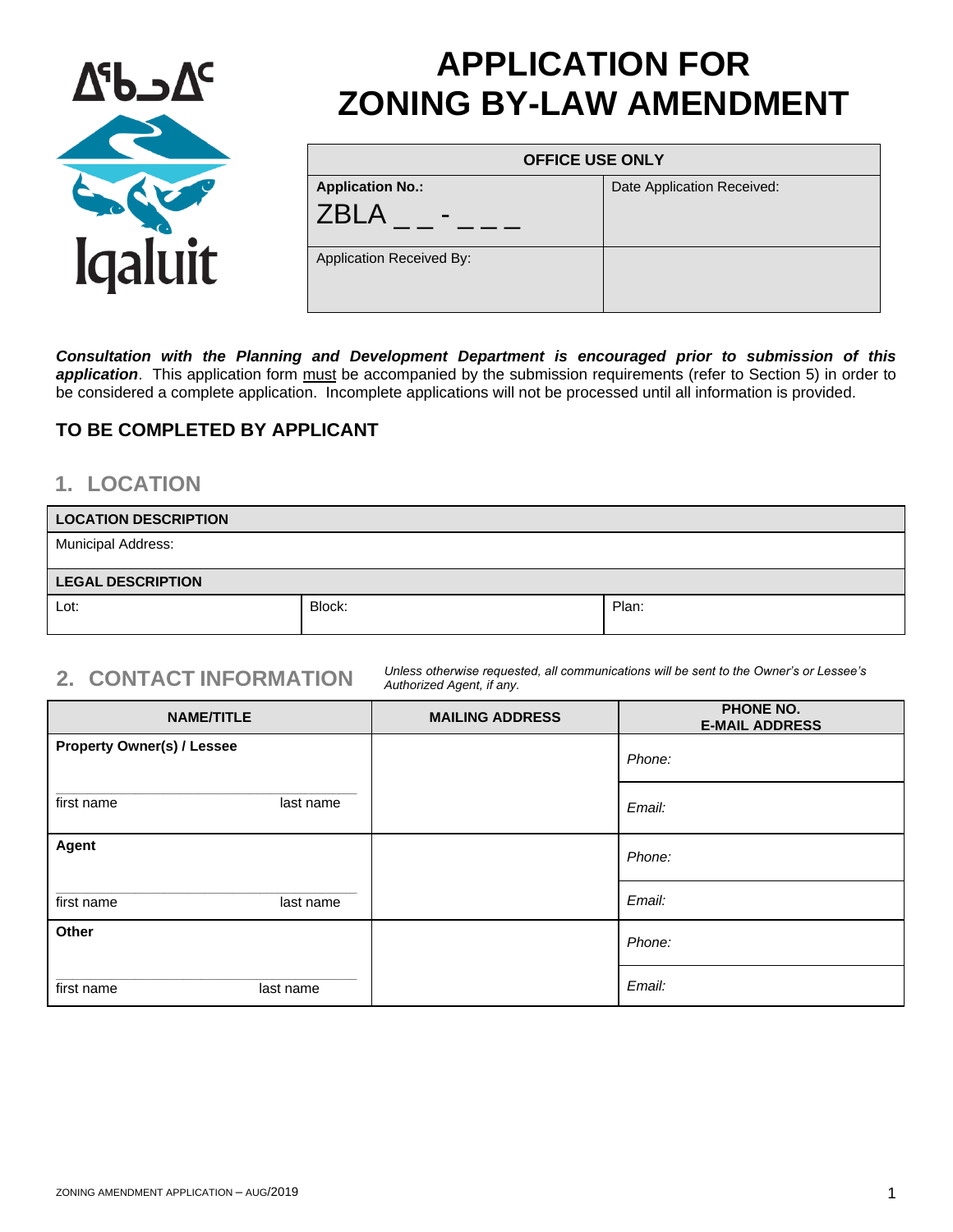# **3. DESCRIPTION OF PROPERTY**

| General Plan Designation: Select Item<br>Planning Information<br>Zoning Category: Select Item<br>Description<br>Lot Frontage (m):<br>Lot Area (m <sup>2</sup> or ha): | <b>DESCRIPTION OF PROPERTY</b> |                          |              |                               |
|-----------------------------------------------------------------------------------------------------------------------------------------------------------------------|--------------------------------|--------------------------|--------------|-------------------------------|
|                                                                                                                                                                       |                                |                          |              |                               |
|                                                                                                                                                                       |                                |                          |              |                               |
|                                                                                                                                                                       |                                |                          |              |                               |
|                                                                                                                                                                       |                                |                          |              |                               |
|                                                                                                                                                                       | <b>Type of Servicing</b>       | Water Supply (check one) | Piped system | Trucked services<br><b>OR</b> |
| OR $\Box$ Trucked services<br>Piped system<br>Sewage Disposal (check one)                                                                                             |                                |                          |              |                               |
| Existing Use(s) on the Property:                                                                                                                                      |                                |                          |              |                               |
| Year of Construction of Existing Buildings:                                                                                                                           |                                |                          |              |                               |
| Date of Acquisition/Lease:                                                                                                                                            |                                |                          |              |                               |

# **4. DESCRIPTION OF PROPSAL**

#### **DESCRIPTION OF PROPOSAL**

Identify the provision/use/schedule proposed to be changed/deleted/added:

Describe the purpose of the proposed amendment:

# **5. SUBMISSION REQUIREMENTS**

|                                                                                                                                                                        | <b>IS YOUR APPLICATION COMPLETE?</b> Make sure you've met the requirements listed below. Electronic submission of<br>plans and studies is preferred. |
|------------------------------------------------------------------------------------------------------------------------------------------------------------------------|------------------------------------------------------------------------------------------------------------------------------------------------------|
|                                                                                                                                                                        | <b>APPLICATION FEE</b>                                                                                                                               |
|                                                                                                                                                                        | Application Fee (refer to Section 6)                                                                                                                 |
| <b>REQUIRED PLANS AND STUDIES</b>                                                                                                                                      |                                                                                                                                                      |
|                                                                                                                                                                        | A plan showing the lands to be rezoned (dimensions and area)                                                                                         |
| Preliminary development plans (e.g. site plan, schematic floor plans, and elevation/rendering) for the lands to be rezoned (as<br>directed by the Development Officer) |                                                                                                                                                      |
|                                                                                                                                                                        | Supporting studies or documents (as directed by the Development Officer)                                                                             |

# **6. APPLICATION FEE SCHEDULE** *(Fees & Charges By-law, as amended)*

| <b>Description</b>                     | <b>Fee Amount</b> |
|----------------------------------------|-------------------|
| Zoning Amendment (text amendment only) | \$2,000           |
| Zoning Amendment (schedule change)     | $+$ \$400         |